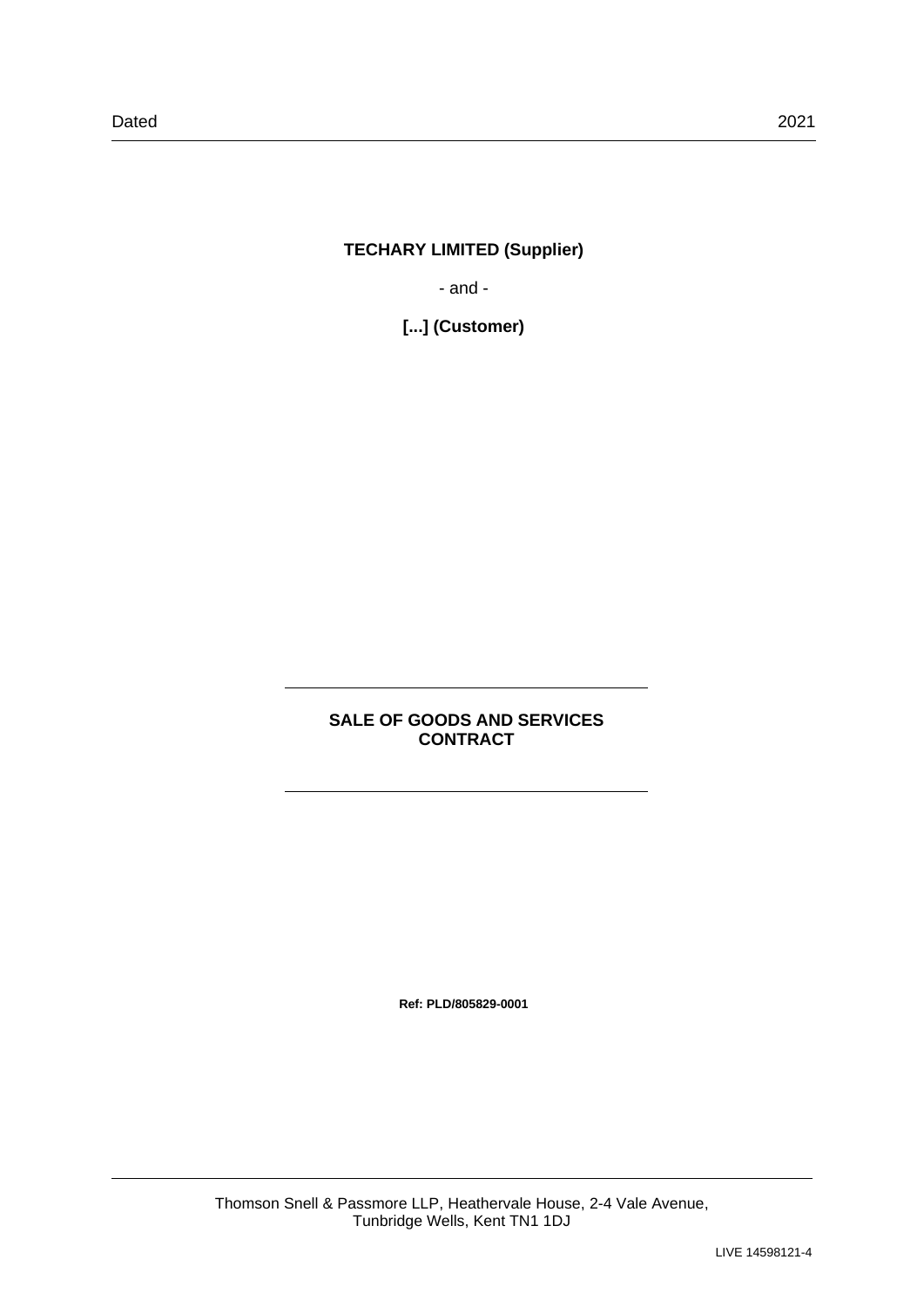# **CONTENTS**

| 1.  | Interpretation                                                          | 3  |
|-----|-------------------------------------------------------------------------|----|
|     |                                                                         |    |
| 2.  | <b>Basis of contract</b>                                                | 4  |
| 3.  | Goods                                                                   | 5  |
| 4.  | Delivery of Goods                                                       | 5  |
| 5.  | <b>Quality of Goods</b>                                                 | 6  |
| 6.  | Title and risk                                                          |    |
| 7.  | <b>Supply of Services</b>                                               | 8  |
| 8.  | Customer's obligations                                                  | 8  |
| 9.  | Charges and payment                                                     | 9  |
| 10. | Intellectual property rights                                            | 10 |
| 11. | Confidentiality                                                         | 11 |
| 12. | Limitation of liability: THE CUSTOMER'S ATTENTION IS PARTICULARLY DRAWN |    |
|     | TO THIS CLAUSE.                                                         | 11 |
| 13. | Termination                                                             | 12 |
| 14. | Consequences of termination                                             | 13 |
| 15. | Force majeure                                                           | 14 |
| 16. | General                                                                 | 14 |
|     |                                                                         |    |

# **Schedules**

Schedule 1: Order and Specification Form Schedule 2: Data Protection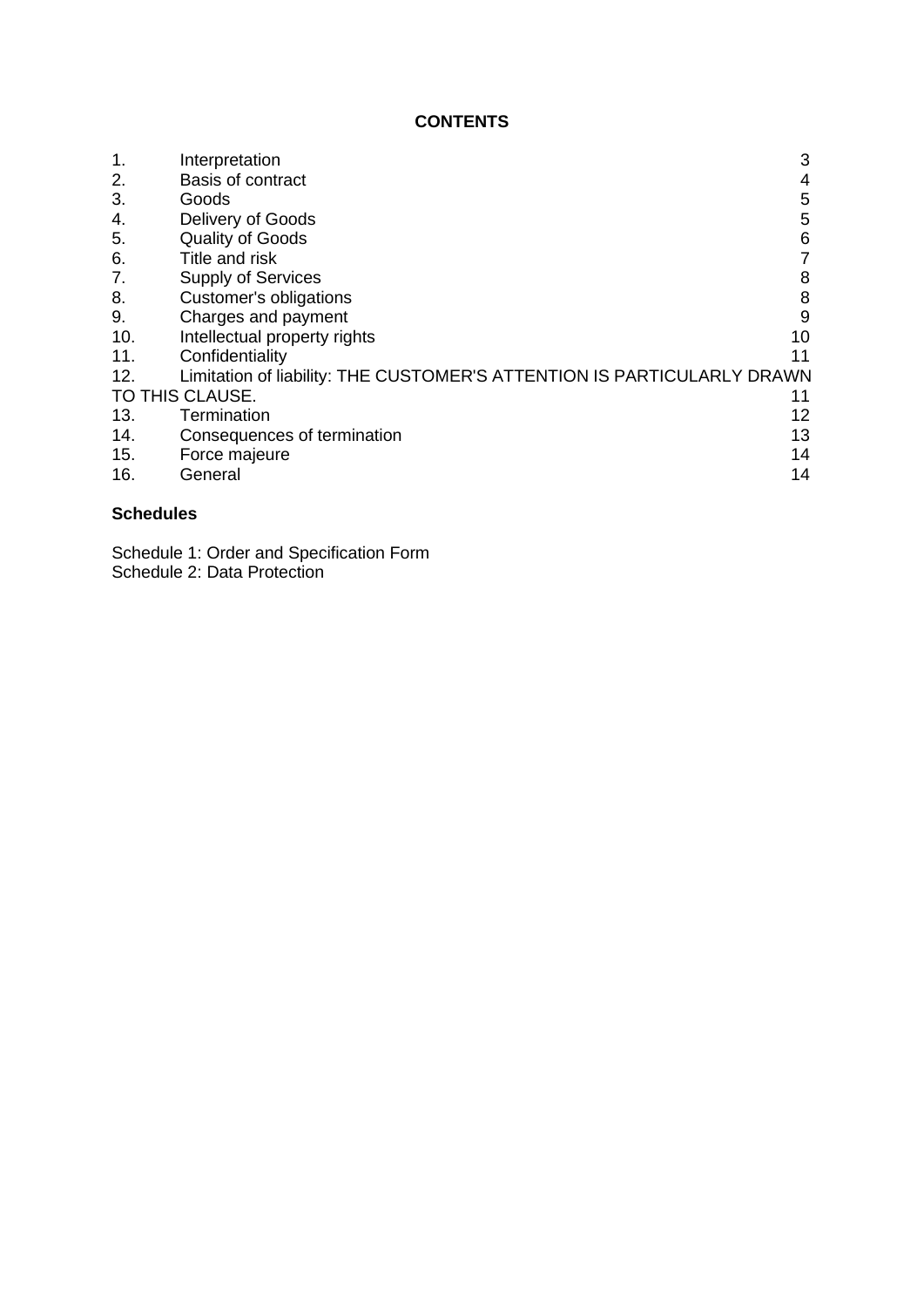The Customer's attention is particularly drawn to the provisions of clause [12](#page-10-0) (**Limitation of liability**).

# 1. **Interpretation**

The following definitions and rules of interpretation apply in these Terms and Conditions.

1.1 Definitions:

| <b>Business Day</b>                                     | a day other than a Saturday, Sunday or public holiday<br>in England, when banks in London are open for<br>business.                                                                                                                                                                            |
|---------------------------------------------------------|------------------------------------------------------------------------------------------------------------------------------------------------------------------------------------------------------------------------------------------------------------------------------------------------|
| <b>Business Hours</b>                                   | 09:00 - 17:30 GMT/ BST on a Business Day, unless<br>otherwise agreed.                                                                                                                                                                                                                          |
| <b>Commencement Date</b>                                | has the meaning given in clause 2.2.                                                                                                                                                                                                                                                           |
| <b>Conditions</b>                                       | these terms and conditions as amended from time to<br>time in accordance with clause 16.8.                                                                                                                                                                                                     |
| <b>Contract</b>                                         | the contract between the Supplier and the Customer for<br>the supply of Goods and/or Services in accordance with<br>these Conditions and including the Order and<br>Specification Form.                                                                                                        |
| <b>Customer</b>                                         | the person or firm who purchases the Goods and/or<br>Services from the Supplier.                                                                                                                                                                                                               |
| <b>Deliverables</b>                                     | the deliverables set out in the Order produced by the<br>Supplier for the Customer in relation to Services.                                                                                                                                                                                    |
| <b>Delivery Location</b>                                | has the meaning given in clause 4.2.                                                                                                                                                                                                                                                           |
| <b>Force Majeure Event</b>                              | has the meaning given to it in clause 15.                                                                                                                                                                                                                                                      |
| Goods                                                   | the goods (or any part of them) set out in the Order.                                                                                                                                                                                                                                          |
| <b>Goods Specification</b>                              | the specification for the Goods, including any relevant<br>plans or drawings, that is agreed in writing by the<br>Customer and the Supplier.                                                                                                                                                   |
| Group                                                   | Techary Limited registered in England and Wales with<br>company number 08080361                                                                                                                                                                                                                |
|                                                         | Techary Holdings Limited registered in England and<br>Wales with company number 12061648.                                                                                                                                                                                                      |
|                                                         | Techary Resources Limited registered in England and<br>Wales with company number 06271989.                                                                                                                                                                                                     |
| <b>Intellectual</b><br><b>Property</b><br><b>Rights</b> | patents, utility models, rights to inventions, copyright<br>and neighbouring and related rights, moral rights, trade<br>marks and service marks, business names and domain<br>names, rights in get-up and trade dress, goodwill and<br>the right to sue for passing off or unfair competition, |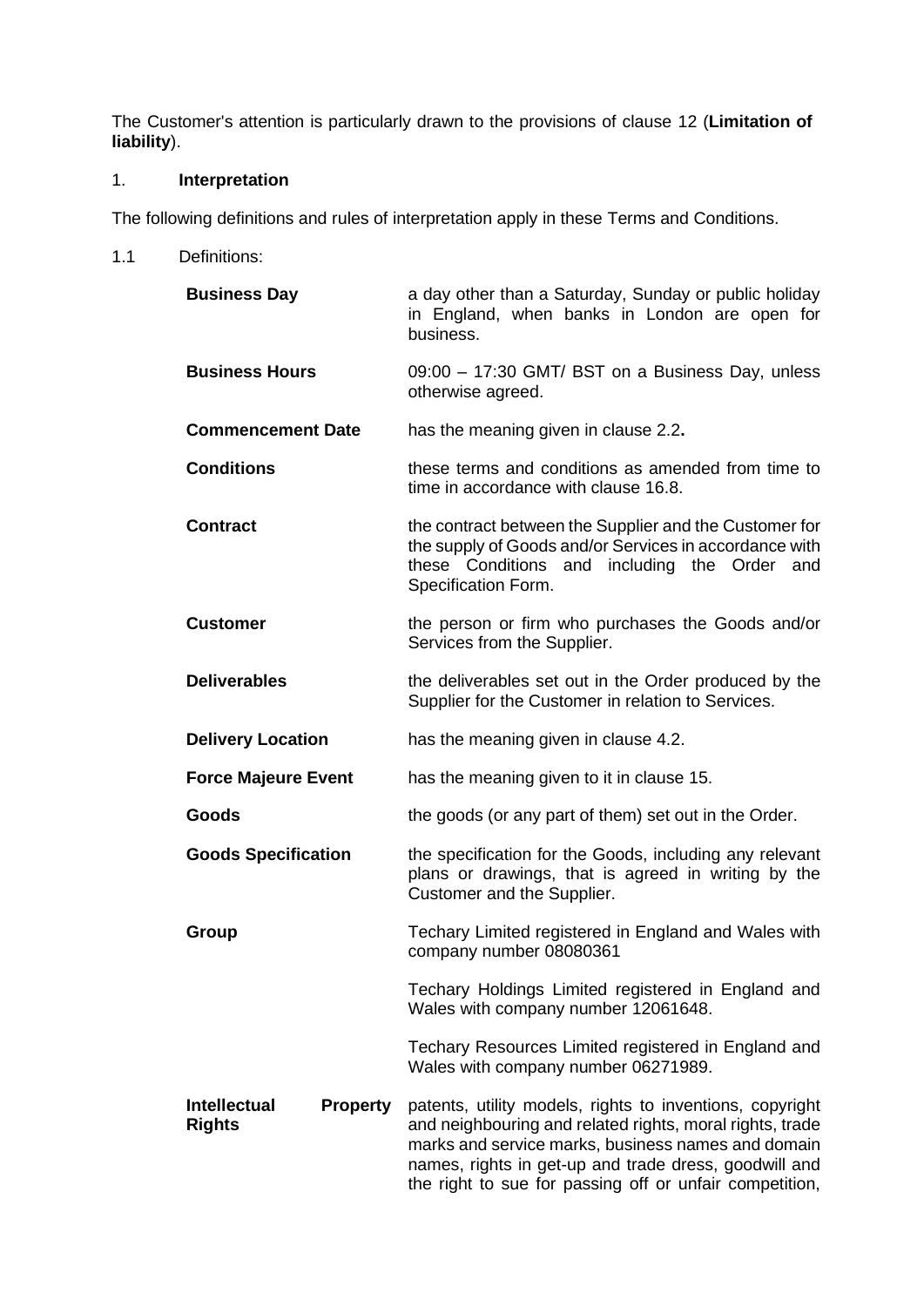|                                               | rights in designs, rights in computer software, database<br>rights, rights to use, and protect the confidentiality of,<br>confidential information (including know-how and trade<br>secrets), and all other intellectual property rights, in<br>each case whether registered or unregistered and<br>including all applications and rights to apply for and be<br>granted, renewals or extensions of, and rights to claim<br>priority from, such rights and all similar or equivalent<br>rights or forms of protection which subsist or will subsist<br>now or in the future in any part of the world. |
|-----------------------------------------------|-------------------------------------------------------------------------------------------------------------------------------------------------------------------------------------------------------------------------------------------------------------------------------------------------------------------------------------------------------------------------------------------------------------------------------------------------------------------------------------------------------------------------------------------------------------------------------------------------------|
| Order                                         | the Customer's order for the supply of Goods and/or<br>Services, as set out Order and Specification Form.                                                                                                                                                                                                                                                                                                                                                                                                                                                                                             |
| <b>Order and Specification</b><br><b>Form</b> | written<br>document comprising the<br>The T<br>Goods<br>Specification and Service Specification, attached at<br>Schedule 1.                                                                                                                                                                                                                                                                                                                                                                                                                                                                           |
| <b>Price</b>                                  | As set out in the Order and Specification Form.                                                                                                                                                                                                                                                                                                                                                                                                                                                                                                                                                       |
| <b>Services</b>                               | the services, including the Deliverables, supplied by the<br>Supplier to the Customer as set out in the Service<br>Specification.                                                                                                                                                                                                                                                                                                                                                                                                                                                                     |
| <b>Service Specification</b>                  | the description or specification for the Services<br>provided in writing by the Supplier to the Customer.                                                                                                                                                                                                                                                                                                                                                                                                                                                                                             |
| <b>Supplier</b>                               | Techary Limited registered in England and Wales with<br>company number 08080361.                                                                                                                                                                                                                                                                                                                                                                                                                                                                                                                      |
| <b>Supplier Materials</b>                     | has the meaning given in clause 8.1.8.                                                                                                                                                                                                                                                                                                                                                                                                                                                                                                                                                                |

1.2 Interpretation:

A **person** includes a natural person, corporate or unincorporated body (whether or not having separate legal personality).

A reference to a party includes its personal representatives, successors and permitted assigns.

A reference to legislation or a legislative provision is a reference to it as amended or re-enacted. A reference to legislation or a legislative provision includes all subordinate legislation made under that legislation or legislative provision.

Any words following the terms **including**, **include**, **in particular**, **for example** or any similar expression shall be construed as illustrative and shall not limit the sense of the words, description, definition, phrase or term preceding those terms.

Unless expressly provided otherwise in this Agreement, a reference to **writing** or **written** includes email.

#### 2. **Basis of contract**

2.1 The Order constitutes an offer by the Customer to purchase Goods or Services or Goods and Services in accordance with these Conditions.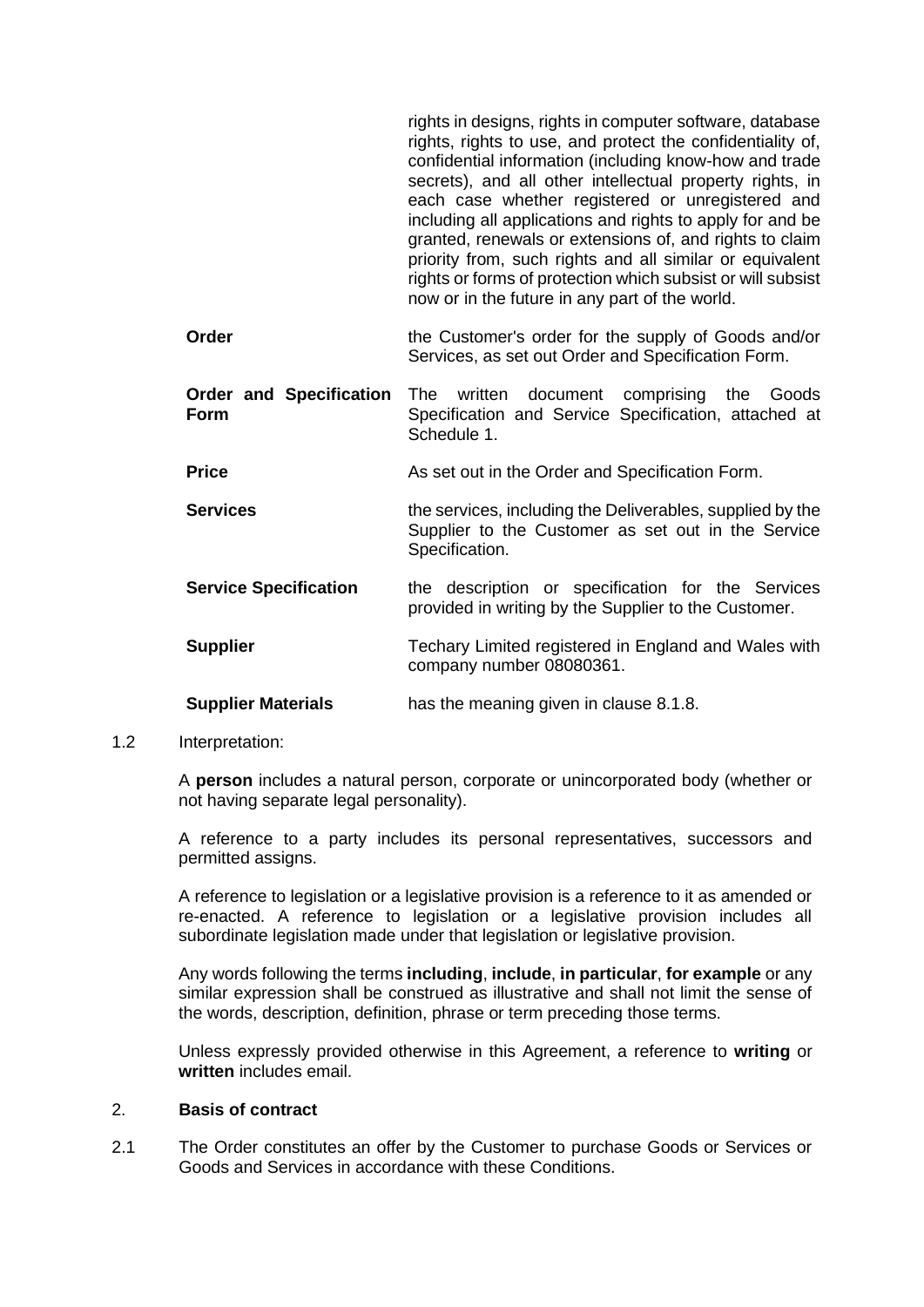- <span id="page-4-0"></span>2.2 The Order shall only be deemed to be accepted when the Supplier issues written acceptance of the Order at which point and on which date the Contract shall come into existence (**Commencement Date**).
- 2.3 Any samples, drawings, descriptive matter or advertising issued by the Supplier and any descriptions of the Goods or illustrations or descriptions of the Services contained in the Supplier's catalogues or brochures are issued or published for the sole purpose of giving an approximate idea of the Services and/or Goods described in them. They shall not form part of the Contract nor have any contractual force.
- 2.4 These Conditions apply to the Contract to the exclusion of any other terms that the Customer seeks to impose or incorporate, or which are implied by law, trade custom, practice or course of dealing.
- 2.5 Any quotation given by the Supplier shall not constitute an offer, and is only valid for a period of 20 Business Days from its date of issue.
- 2.6 All of these Conditions shall apply to the supply of both Goods and Services except where application to one or the other is specified.
- 2.7 The Customer waives any right it might otherwise have to rely on any term endorsed upon, delivered with or contained in any documents of the Customer that is inconsistent with these Conditions.

# 3. **Goods**

- 3.1 The Goods are described in the Goods Specification.
- <span id="page-4-1"></span>3.2 The Customer shall indemnify the Supplier against all liabilities, costs, expenses, damages and losses (including any direct, indirect or consequential losses, loss of profit, loss of reputation and all interest, penalties and legal costs (calculated on a full indemnity basis) and all other reasonable professional costs and expenses) suffered or incurred by the Supplier arising out of or in connection with any claim made against the Supplier for actual or alleged infringement of a third party's intellectual property rights arising out of or in connection with the Supplier's use of the Goods Specification. This clause [3.2](#page-4-1) shall survive termination of the Contract.
- 3.3 The Supplier reserves the right to amend the Goods Specification if required by any applicable statutory or regulatory requirement, and the Supplier shall notify the Customer in any such event.

# 4. **Delivery of Goods**

- 4.1 The Supplier shall ensure that:
	- 4.1.1 each delivery of the Goods is accompanied by a delivery note which shows the date of the Order, the contract number or the relevant Customer and Supplier reference numbers, the type and quantity of the Goods (including the code number of the Goods, where applicable), special storage instructions (if any) and, if the Order is being delivered by instalments, the outstanding balance of Goods remaining to be delivered; and
	- 4.1.2 it states clearly on the delivery note any requirement for the Customer to return any packaging material to the Supplier. The Customer shall make any such packaging materials available for collection at such times as the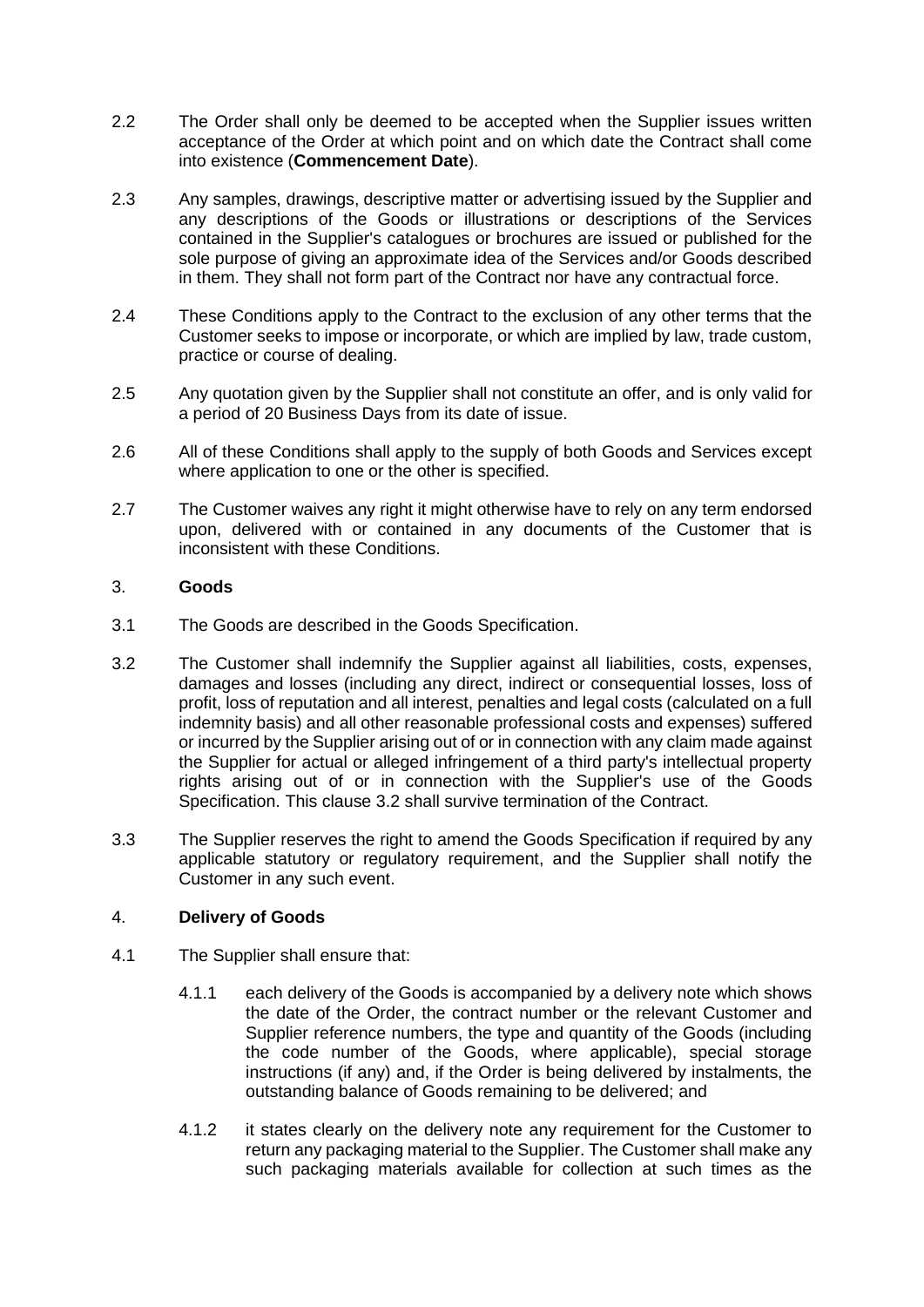Supplier shall reasonably request. Returns of packaging materials shall be at the Supplier's expense.

- <span id="page-5-0"></span>4.2 The Supplier shall deliver the Goods to the location set out in the Order or such other location as the parties may agree (**Delivery Location**) at any time after the Supplier notifies the Customer that the Goods are ready.
- 4.3 Delivery of the Goods shall be completed on the completion of unloading of the Goods at the Delivery Location.
- 4.4 Any dates quoted for delivery of the Goods are approximate only, and the time of delivery is not of the essence. The Supplier shall not be liable for any delay in delivery of the Goods that is caused by a Force Majeure Event or the Customer's failure to provide the Supplier with adequate delivery instructions or any other instructions that are relevant to the supply of the Goods.
- 4.5 If the Supplier fails to deliver the Goods, its liability shall be limited to the costs and expenses incurred by the Customer in obtaining replacement goods of similar description and quality in the cheapest market available, less the Price of the Goods. The Supplier shall have no liability for any failure to deliver the Goods to the extent that such failure is caused by a Force Majeure Event or the Customer's failure to provide the Supplier with adequate delivery instructions or any other instructions that are relevant to the supply of the Goods.
- 4.6 If three Business Days after the day on which the Supplier notified the Customer that the Goods were ready for delivery the Customer has not accepted actual delivery of them, the Supplier may resell or otherwise dispose of part or all of the Goods and charge the Customer for any shortfall below the Price of the Goods.
- 4.7 The Supplier may deliver the Goods by instalments, which shall be invoiced and paid for separately. Each instalment shall constitute a separate contract. Any delay in delivery or defect in an instalment shall not entitle the Customer to cancel any other instalment.

#### <span id="page-5-3"></span>5. **Quality of Goods**

- <span id="page-5-1"></span>5.1 The Supplier warrants that on delivery the Goods shall:
	- 5.1.1 conform with their description in the Goods Specification;
	- 5.1.2 be free from material defects in design, material and workmanship; and
	- 5.1.3 be of satisfactory quality (within the meaning of the Sale of Goods Act 1979); and
	- 5.1.4 be fit for the purpose held out by the Supplier.
- <span id="page-5-2"></span>5.2 Subject to clause 5.3, if:
	- 5.2.1 the Customer gives notice in writing to the Supplier within a reasonable time of discovery that some or all of the Goods do not comply with the warranty set out in clause [5.1;](#page-5-1)
	- 5.2.2 the Supplier is given a reasonable opportunity of examining such Goods; and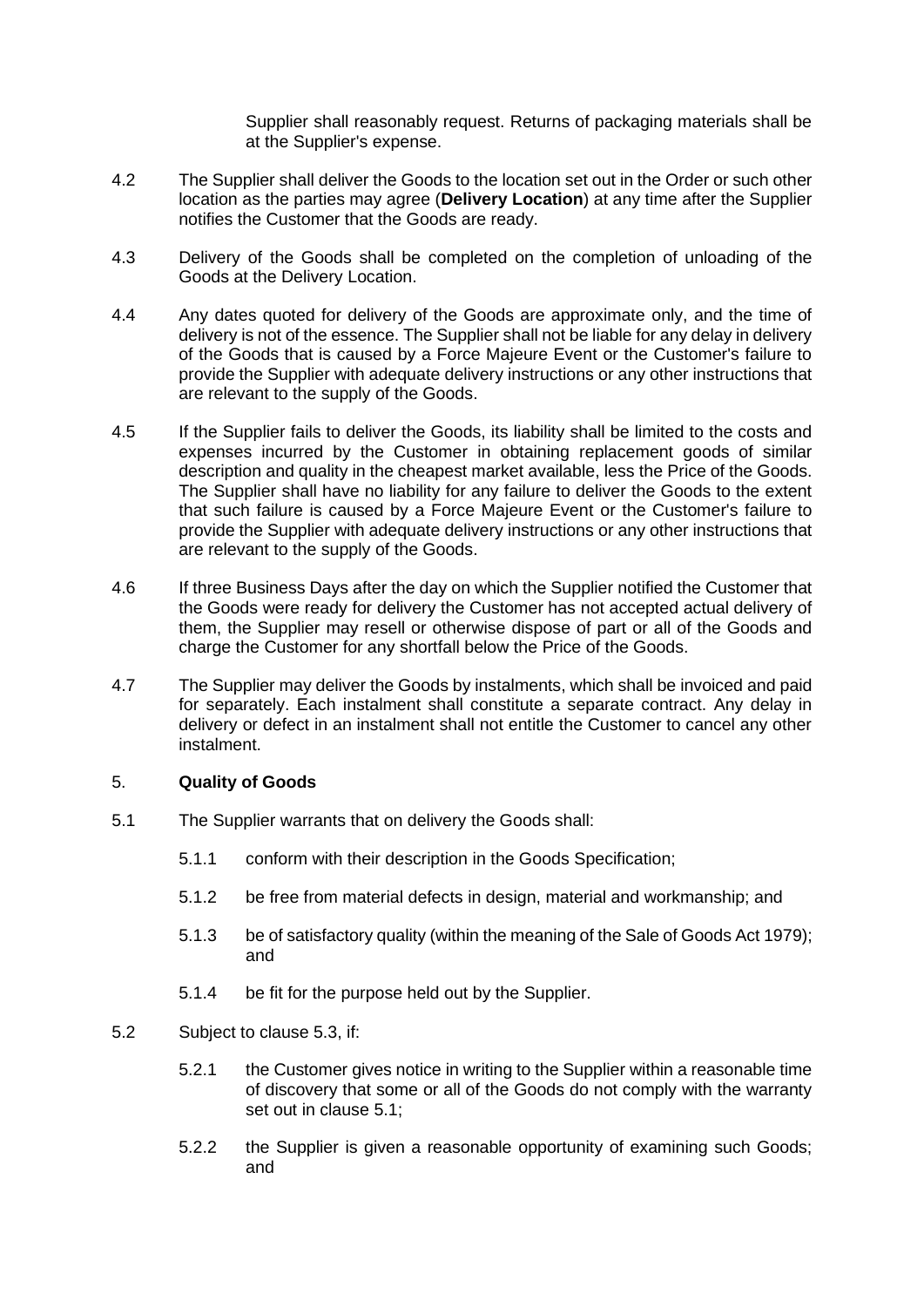5.2.3 the Customer (if asked to do so by the Supplier) returns such Goods to the Supplier's place of business at the Customer's cost,

the Supplier shall, at its option:

- repair or replace the defective Goods;
- refund the Price of the defective Goods in full; or
- provide the Customer with the contact details of the relevant manufacturer / distributor from whom the Customer may seek recourse.
- 5.3 The Supplier shall not be liable for the Goods' failure to comply with the warranty set out in clause [5.1](#page-5-1) if:
	- 5.3.1 the Customer makes any further use of such Goods after giving a notice in accordance with clause [5.2;](#page-5-2)
	- 5.3.2 the defect arises because the Customer failed to follow the Supplier's oral or written instructions as to the storage, installation, commissioning, use or maintenance of the Goods or (if there are none) good trade practice regarding the same;
	- 5.3.3 the defect arises as a result of the Supplier following any drawing, design or Goods Specification supplied by the Customer;
	- 5.3.4 the Customer alters or repairs such Goods without the written consent of the Supplier;
	- 5.3.5 the defect arises as a result of fair wear and tear, wilful damage, negligence, or abnormal working conditions; or
	- 5.3.6 the Goods differ from the Goods Specification as a result of changes made to ensure they comply with applicable statutory or regulatory standards.
- 5.4 Except as provided in this clause [5,](#page-5-3) the Supplier shall have no liability to the Customer in respect of the Goods' failure to comply with the warranty set out in clause [5.1.](#page-5-1)
- 5.5 These Conditions shall apply to any repaired or replacement Goods supplied by the Supplier.

# 6. **Title and risk**

- 6.1 The risk in the Goods shall pass to the Customer on completion of delivery.
- 6.2 Title to the Goods shall not pass to the Customer until the Supplier receives payment in full (in cash or cleared funds) for the Goods in respect of which payment has become due.
- 6.3 Until title to the Goods has passed to the Customer, the Customer shall:
	- 6.3.1 store the Goods separately from all other goods held by the Customer so that they remain readily identifiable as the Supplier's property;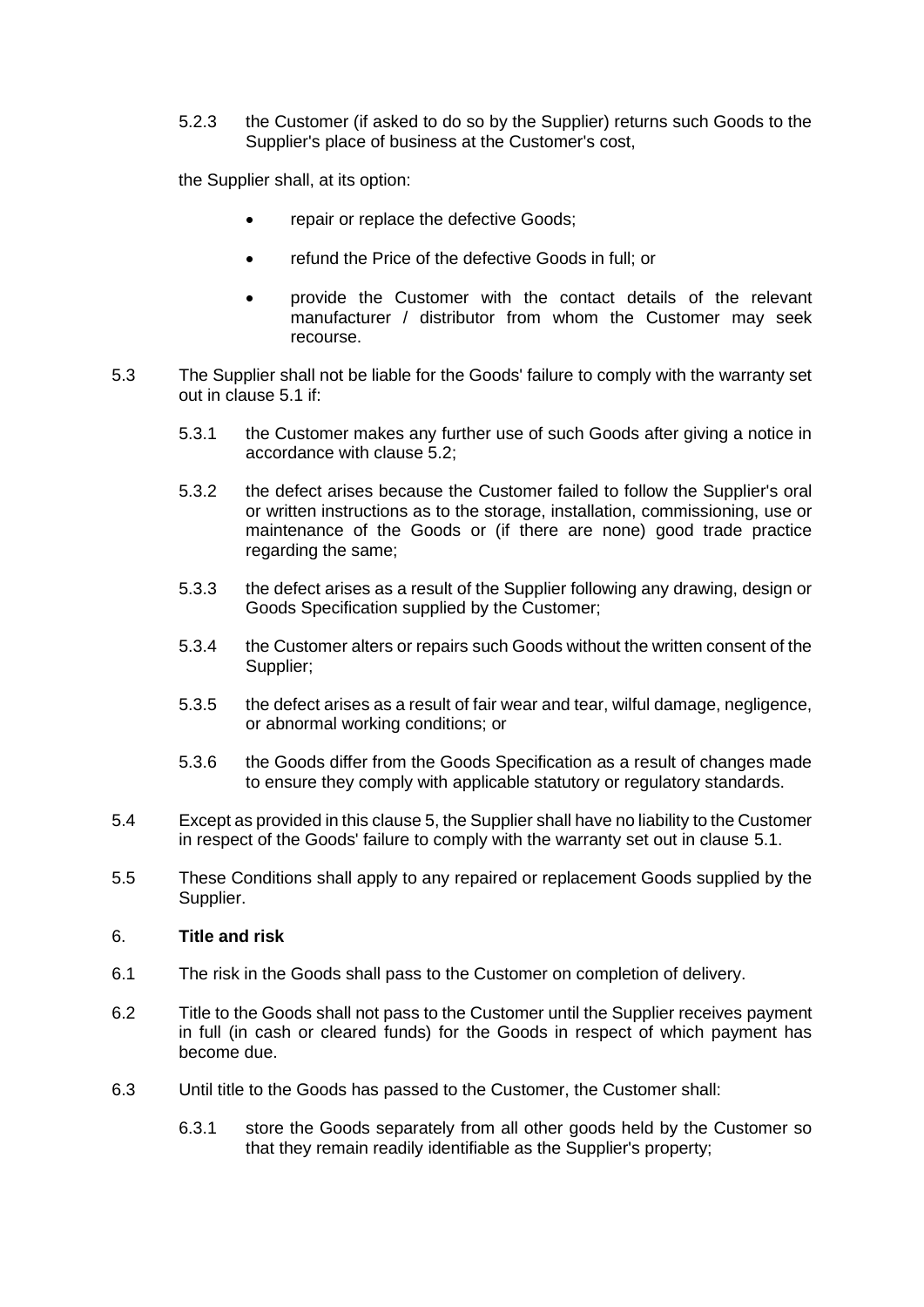- 6.3.2 not remove, deface or obscure any identifying mark or packaging on or relating to the Goods;
- 6.3.3 maintain the Goods in satisfactory condition and keep them insured against all risks for their full Price on the Supplier's behalf from the date of delivery;
- 6.3.4 notify the Supplier immediately if it becomes subject to any of the events listed in clause [13.2.2](#page-12-0) to clause [13.2.4;](#page-12-1) and
- 6.3.5 give the Supplier such information as the Supplier may reasonably require from time to time relating to:
	- (a) the Goods; and
	- (b) the ongoing financial position of the Customer.

### <span id="page-7-0"></span>7. **Supply of Services**

- 7.1 The Supplier shall supply the Services to the Customer in accordance with the Service Specification in all material respects.
- 7.2 The Supplier shall use all reasonable endeavours to meet any performance dates for the Services specified in the Service Specification, but any such dates shall be estimates only and time shall not be of the essence for the performance of the Services.
- 7.3 The Supplier reserves the right to amend the Service Specification if necessary to comply with any applicable law or regulatory requirement, or if the amendment will not materially affect the nature or quality of the Services, and the Supplier shall notify the Customer in any such event.
- 7.4 The Supplier warrants to the Customer that the Services will be provided using reasonable care and skill.

#### 8. **Customer's obligations**

- 8.1 The Customer shall:
	- 8.1.1 ensure that the terms of the Order and any information it provides in the Service Specification and the Goods Specification are complete and accurate;
	- 8.1.2 co-operate with the Supplier in all matters relating to the Services;
	- 8.1.3 provide the Supplier, its employees, agents, consultants and subcontractors, with access to the Customer's premises, office accommodation and other facilities as reasonably required by the Supplier to provide the Services;
	- 8.1.4 provide the Supplier with such information and materials as the Supplier may reasonably require in order to supply the Services, and ensure that such information is complete and accurate in all material respects;
	- 8.1.5 prepare the Customer's premises for the supply of the Services;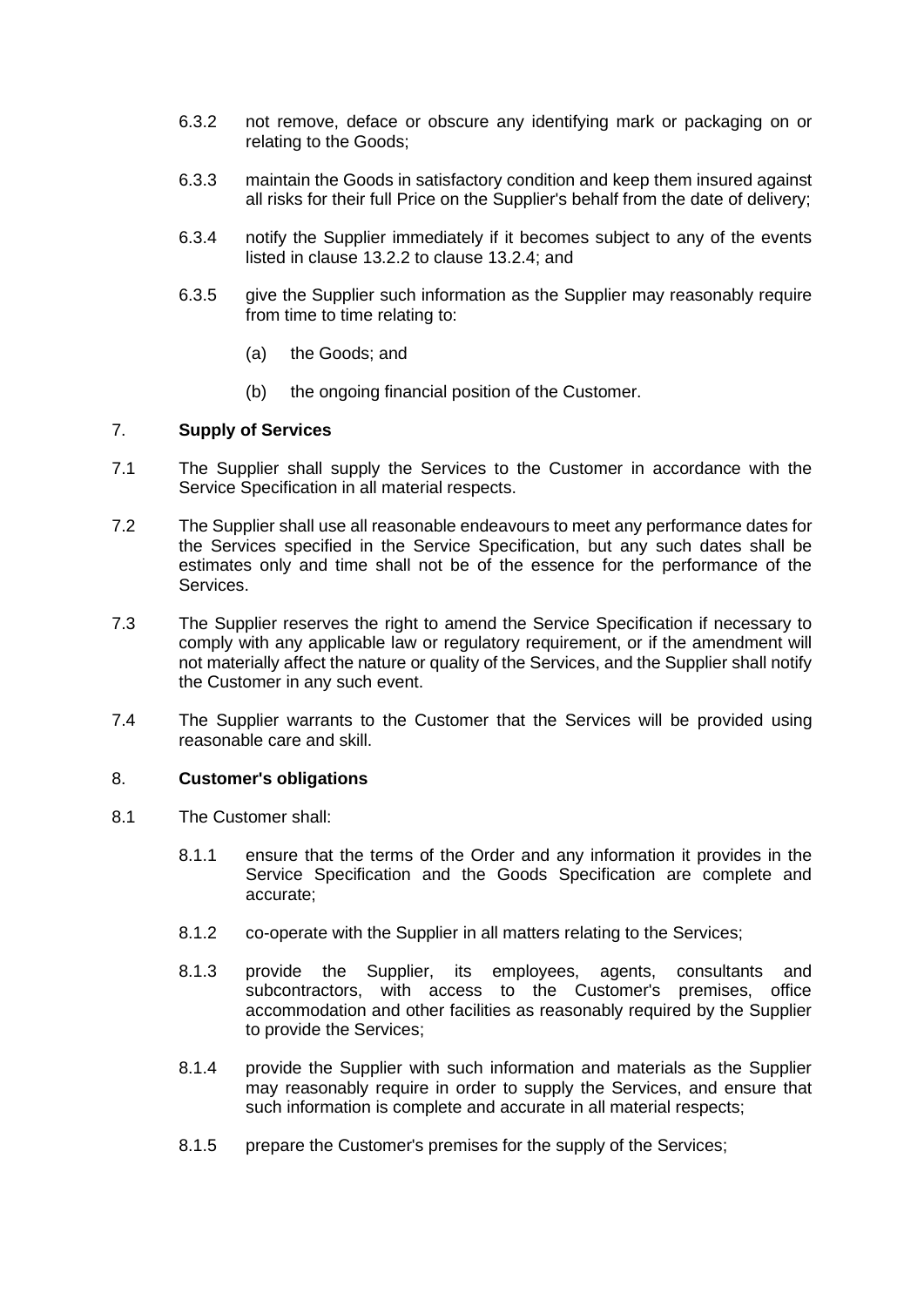- 8.1.6 obtain and maintain all necessary licences, permissions and consents which may be required for the Services before the date on which the Services are to start;
- 8.1.7 comply with all applicable laws, including health and safety laws;
- <span id="page-8-0"></span>8.1.8 keep all materials, equipment, documents and other property of the Supplier (**Supplier Materials**) at the Customer's premises in safe custody at its own risk, maintain the Supplier Materials in good condition until returned to the Supplier, and not dispose of or use the Supplier Materials other than in accordance with the Supplier's written instructions or authorisation; and
- 8.1.9 comply with any additional obligations as set out in the Service Specification and the Goods Specification.
- <span id="page-8-1"></span>8.2 If the Supplier's performance of any of its obligations under the Contract is prevented or delayed by any act or omission by the Customer or failure by the Customer to perform any relevant obligation (**Customer Default**):
	- 8.2.1 without limiting or affecting any other right or remedy available to it, the Supplier shall have the right to suspend performance of the Services until the Customer remedies the Customer Default, and to rely on the Customer Default to relieve it from the performance of any of its obligations in each case to the extent the Customer Default prevents or delays the Supplier's performance of any of its obligations;
	- 8.2.2 the Supplier shall not be liable for any costs or losses sustained or incurred by the Customer arising directly or indirectly from the Supplier's failure or delay to perform any of its obligations as set out in this clause [8.2;](#page-8-1) and
	- 8.2.3 the Customer shall reimburse the Supplier on written demand for any costs or losses sustained or incurred by the Supplier arising directly or indirectly from the Customer Default.

# 9. **Charges and payment**

- 9.1 The Price for Goods:
	- 9.1.1 shall be the Price set out in the Order or, if no Price is quoted, the price set out in the Supplier's published price list as at the date of the Order; and
	- 9.1.2 shall be exclusive of all costs and charges of packaging, insurance, transport of the Goods, which shall be invoiced to the Customer.
- 9.2 The charges for Services shall be calculated on a time and materials basis and are set out in the attached Order and Specification Form.
	- 9.2.1 The Supplier shall be entitled to charge the Customer for any expenses reasonably incurred by the individuals whom the Supplier engages in connection with the Services including travelling expenses, hotel costs, subsistence and any associated expenses, and for the cost of services provided by third parties and required by the Supplier for the performance of the Services, and for the cost of any materials.
- 9.3 The Supplier reserves the right to: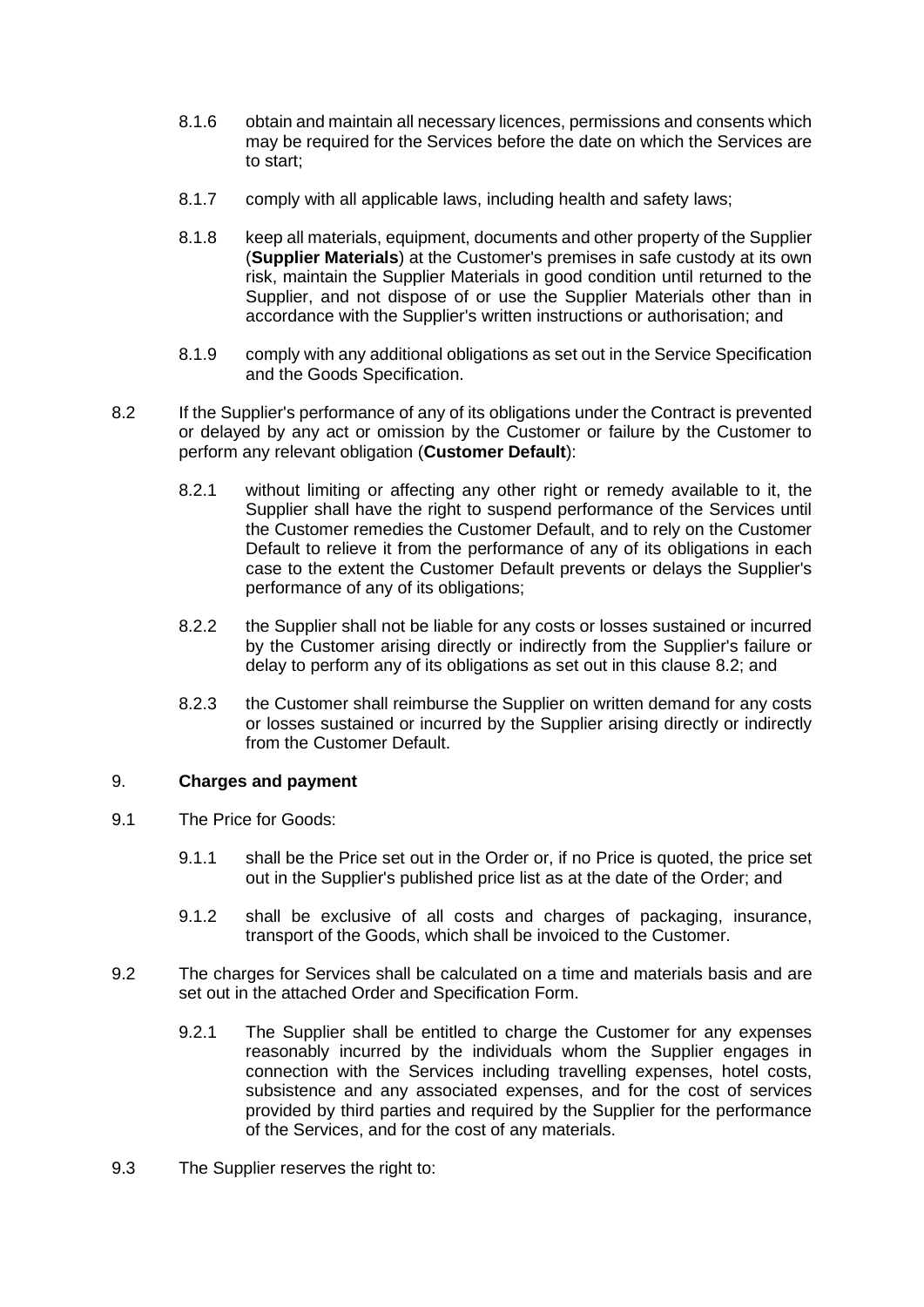- 9.3.1 increase the Price of the Goods, by giving notice to the Customer at any time before delivery, to reflect any increase in the cost of the Goods to the Supplier that is due to:
	- (a) any factor beyond the control of the Supplier (including foreign exchange fluctuations, increases in taxes and duties, and increases in labour, materials and other manufacturing costs);
	- (b) any request by the Customer to change the delivery date(s), quantities or types of Goods ordered, or the Goods Specification; or
	- (c) any delay caused by any instructions of the Customer in respect of the Goods or failure of the Customer to give the Supplier adequate or accurate information or instructions in respect of the Goods.
- 9.4 In respect of Goods, the Supplier shall invoice the Customer on or at any time after completion of delivery. In respect of Services, the Supplier shall invoice the Customer in accordance with the Order and Specification Form.
- 9.5 The Customer shall pay each invoice submitted by the Supplier:
	- 9.5.1 within 30 days of the date of the invoice or in accordance with any credit terms agreed by the Supplier and confirmed in writing to the Customer; and
	- 9.5.2 in full and in cleared funds to a bank account nominated in writing by the Supplier, and

time for payment shall be of the essence of the Contract.

- 9.6 All amounts payable by the Customer under the Contract are exclusive of amounts in respect of value added tax chargeable from time to time (**VAT**). Where any taxable supply for VAT purposes is made under the Contract by the Supplier to the Customer, the Customer shall, on receipt of a valid VAT invoice from the Supplier, pay to the Supplier such additional amounts in respect of VAT as are chargeable on the supply of the Services or Goods at the same time as payment is due for the supply of the Services or Goods.
- <span id="page-9-0"></span>9.7 If the Customer fails to make a payment due to the Supplier under the Contract by the due date, then, without limiting the Supplier's remedies under clause [13,](#page-11-0) the Customer shall pay interest on the overdue sum from the due date until payment of the overdue sum, whether before or after judgment. Interest under this clause [9.7](#page-9-0) will accrue each day at 4% a year above the Bank of England's base rate from time to time, but at 4% a year for any period when that base rate is below 0%.
- 9.8 All amounts due under the Contract shall be paid in full without any set-off, counterclaim, deduction or withholding (other than any deduction or withholding of tax as required by law).

# 10. **Intellectual property rights**

10.1 All Intellectual Property Rights in or arising out of or in connection with the Services (other than Intellectual Property Rights in any materials provided by the Customer) shall be owned by the Supplier.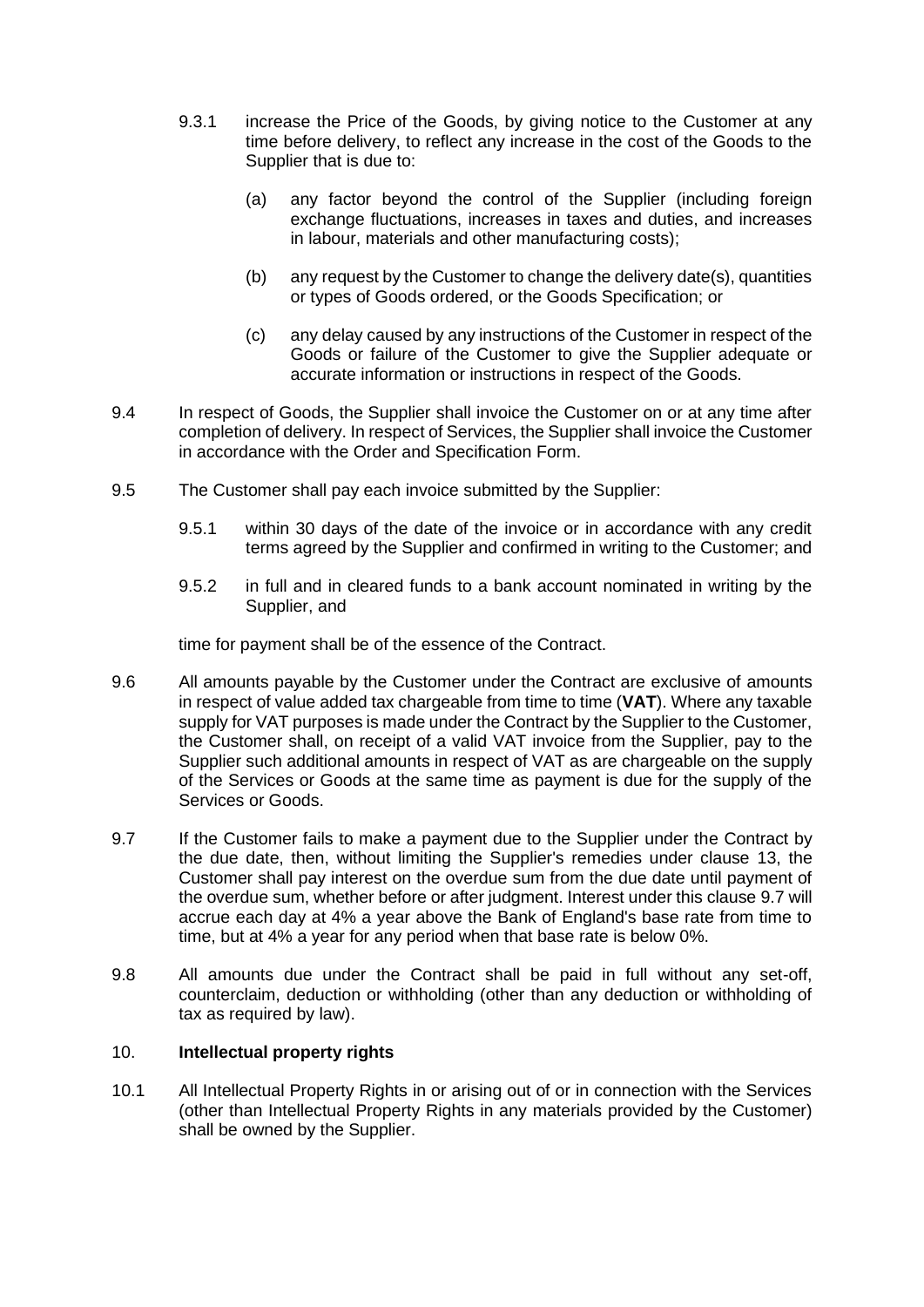- <span id="page-10-1"></span>10.2 The Supplier grants to the Customer, or shall procure the direct grant to the Customer of, a fully paid-up, worldwide, non-exclusive, royalty-free perpetual and irrevocable licence to copy and modify the Deliverables (excluding materials provided by the Customer) for the purpose of receiving and using the Services and the Deliverables in its business.
- 10.3 The Customer shall not sub-license, assign or otherwise transfer the rights granted by clause [10.2.](#page-10-1)
- 10.4 The Customer grants the Supplier a fully paid-up, non-exclusive, royalty-free nontransferable licence to copy and modify any materials provided by the Customer to the Supplier for the term of the Contract for the purpose of providing the Services to the Customer.

### <span id="page-10-3"></span>11. **Confidentiality**

- 11.1 Each party undertakes that it shall not at any time during the Contract, and for a period of five years after termination or expiry of the Contract, disclose to any person any confidential information concerning the business, affairs, customers, clients or suppliers of the other party or of any member of the Group, except as permitted by clause [11.2.](#page-10-2)
- <span id="page-10-2"></span>11.2 Each party may disclose the other party's confidential information:
	- 11.2.1 to its employees, officers, representatives, contractors or subcontractors or advisers who need to know such information for the purposes of exercising the party's rights or carrying out its obligations under or in connection with the Contract. Each party shall ensure that its employees, officers, representatives or advisers to whom it discloses the other party's confidential information comply with this clause [11;](#page-10-3)
	- 11.2.2 as may be required by law, a court of competent jurisdiction or any governmental or regulatory authority; and
	- 11.2.3 with the other party's prior written consent.
- 11.3 No party shall use any other party's confidential information for any purpose other than to exercise its rights and perform its obligations under or in connection with the Contract.

### <span id="page-10-0"></span>12. **Limitation of liability: THE CUSTOMER'S ATTENTION IS PARTICULARLY DRAWN TO THIS CLAUSE.**

- 12.1 The Supplier has obtained insurance cover in respect of its own legal liability for claims not exceeding in aggregate £1,000,000 per year. The limits and exclusions in this clause reflect the insurance cover the Supplier has been able to arrange and the Customer is responsible for making its own arrangements for the insurance of any excess loss.
- 12.2 The restrictions on liability in this clause [12](#page-10-0) apply to every liability arising under or in connection with the Contract including liability in contract, tort (including negligence), misrepresentation, restitution or otherwise.
- <span id="page-10-4"></span>12.3 Neither party may benefit from the limitations and exclusions set out in this clause in respect of any liability arising from its deliberate default.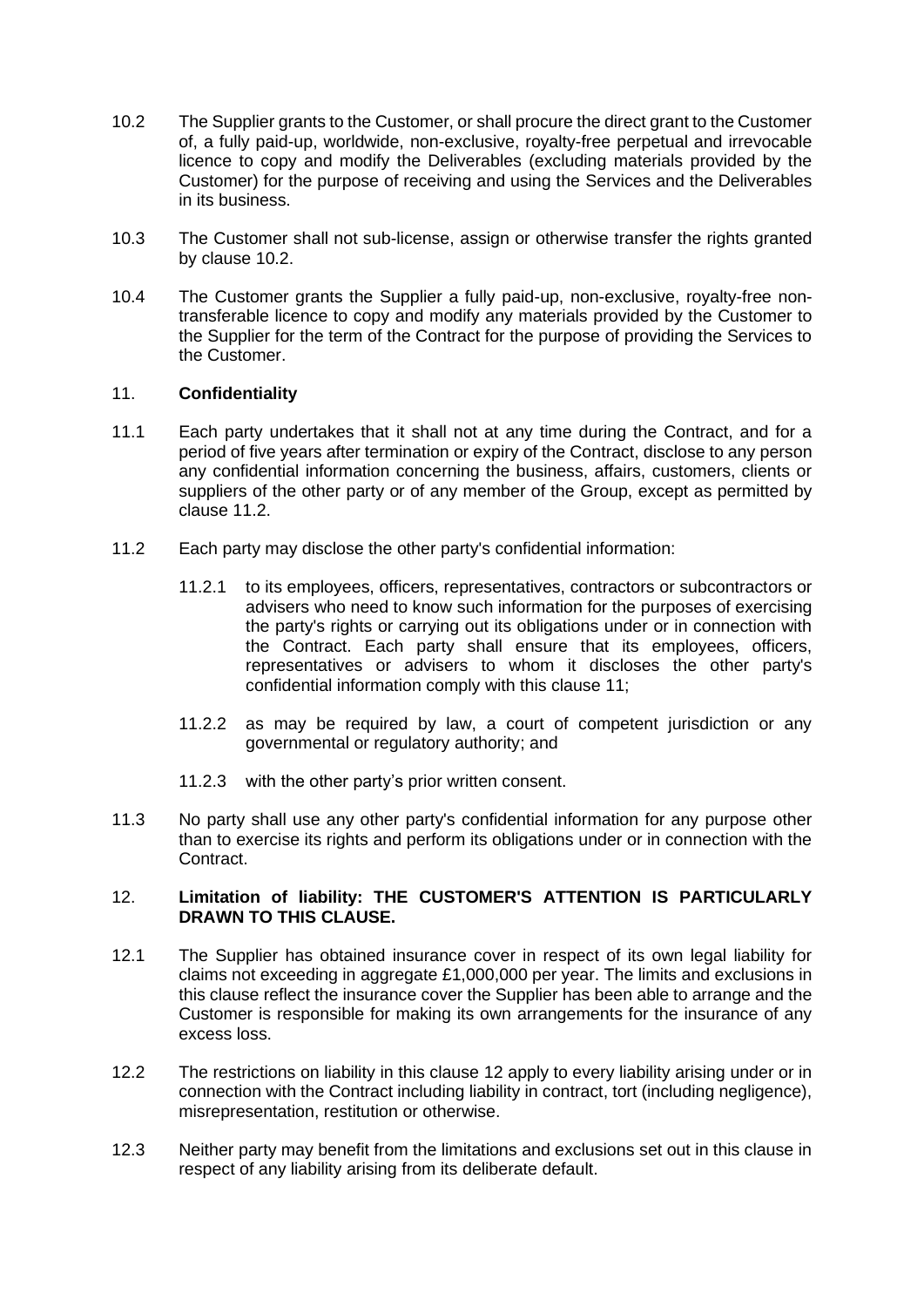- <span id="page-11-1"></span>12.4 Nothing in the Contract limits any liability which cannot legally be limited, including liability for:
	- 12.4.1 death or personal injury caused by negligence;
	- 12.4.2 fraud or fraudulent misrepresentation;
	- 12.4.3 breach of the terms implied by section 12 of the Sale of Goods Act 1979 or section 2 of the Supply of Goods and Services Act 1982 (title and quiet possession); and
	- 12.4.4 defective products under the Consumer Protection Act 1987.
- 12.5 Subject to clause [12.4,](#page-11-1) the Supplier's total liability to the Customer shall not exceed the total Price specified in the relevant Order and Specification Form.
- <span id="page-11-3"></span>12.6 This clause 12.6 sets out specific heads of excluded loss:
	- 12.6.1 Subject to clause [12.3](#page-10-4) and clause [12.4,](#page-11-1) clause [12.6.2\(c\)](#page-11-2) identifies the kinds of loss that are not excluded. Subject to that, clause [12.6.2\(b\)](#page-11-3) excludes specified types of loss.
	- 12.6.2 The following types of loss are wholly excluded:
		- (a) loss of profits;
		- (b) loss of sales or business;
		- (c) loss of agreements or contracts;
		- (d) loss of anticipated savings;
		- (e) loss of use or corruption of software, data or information;
		- (f) loss of or damage to goodwill; and
		- (g) indirect or consequential loss.
- <span id="page-11-2"></span>12.7 The Supplier has given commitments as to compliance of the Goods and Services with relevant specifications in clause [5](#page-5-3) and clause [7.](#page-7-0) In view of these commitments, the terms implied by case law and statute are excluded to the fullest extent permitted by law.
- 12.8 This clause [12](#page-10-0) shall survive termination of the Contract.

#### <span id="page-11-0"></span>13. **Termination**

- 13.1 Without affecting any other right or remedy available to it, and subject to the early termination / cancellation charge set out in the Order and Specification Form, either party may terminate the Contract by giving the other party not less than three months' written notice.
- 13.2 Without affecting any other right or remedy available to it, either party may terminate the Contract with immediate effect by giving written notice to the other party if: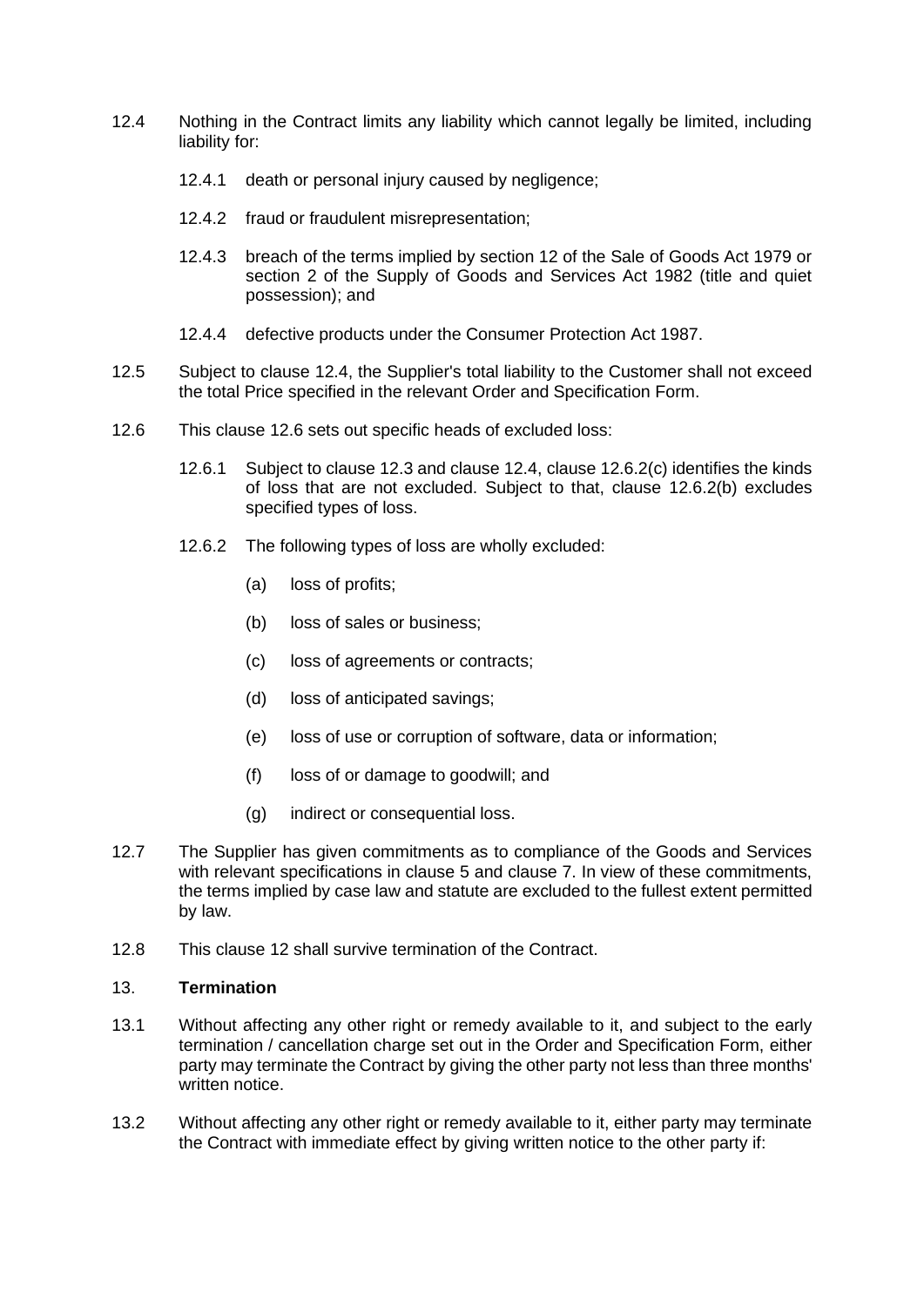- 13.2.1 the other party commits a material breach of its obligations under the Contract and (if such breach is remediable) fails to remedy that breach within sixty days after receipt of notice in writing to do so;
- <span id="page-12-0"></span>13.2.2 the other party takes any step or action in connection with its entering administration, provisional liquidation or any composition or arrangement with its creditors (other than in relation to a solvent restructuring), obtaining a moratorium, being wound up (whether voluntarily or by order of the court, unless for the purpose of a solvent restructuring), having a receiver appointed to any of its assets or ceasing to carry on business;
- 13.2.3 the other party suspends, or threatens to suspend, or ceases or threatens to cease to carry on all or a substantial part of its business; or
- <span id="page-12-1"></span>13.2.4 the other party's financial position deteriorates so far as to reasonably justify the opinion that its ability to give effect to the terms of the Contract is in jeopardy.
- 13.3 Without affecting any other right or remedy available to it, the Supplier may terminate the Contract with immediate effect by giving written notice to the Customer if the Customer fails to pay any amount due under the Contract on the due date for payment.
- 13.4 Without affecting any other right or remedy available to it, the Supplier may suspend the supply of Services or all further deliveries of Goods under the Contract or any other contract between the Customer and the Supplier if the Customer fails to pay any amount due under the Contract on the due date for payment, the Customer becomes subject to any of the events listed in clause [13.2.2](#page-12-0) to clause [13.2.4,](#page-12-1) or the Supplier reasonably believes that the Customer is about to become subject to any of them.

# 14. **Consequences of termination**

- 14.1 On termination of the Contract:
	- 14.1.1 the Customer shall immediately pay to the Supplier all of the Supplier's outstanding unpaid invoices and interest, including any applicable early termination/ cancellation charges, and, in respect of Services and Goods supplied but for which no invoice has been submitted, the Supplier shall submit an invoice, which shall be payable by the Customer immediately on receipt;
	- 14.1.2 the Customer shall return all of the Supplier Materials and any Deliverables or Goods which have not been fully paid for. If the Customer fails to do so, then the Supplier may enter the Customer's premises and take possession of them. Until they have been returned, the Customer shall be solely responsible for their safe keeping and will not use them for any purpose not connected with this Contract.
- 14.2 Termination or expiry of the Contract shall not affect any rights, remedies, obligations and liabilities of the parties that have accrued up to the date of termination or expiry, including the right to claim damages in respect of any breach of the Contract which existed at or before the date of termination or expiry.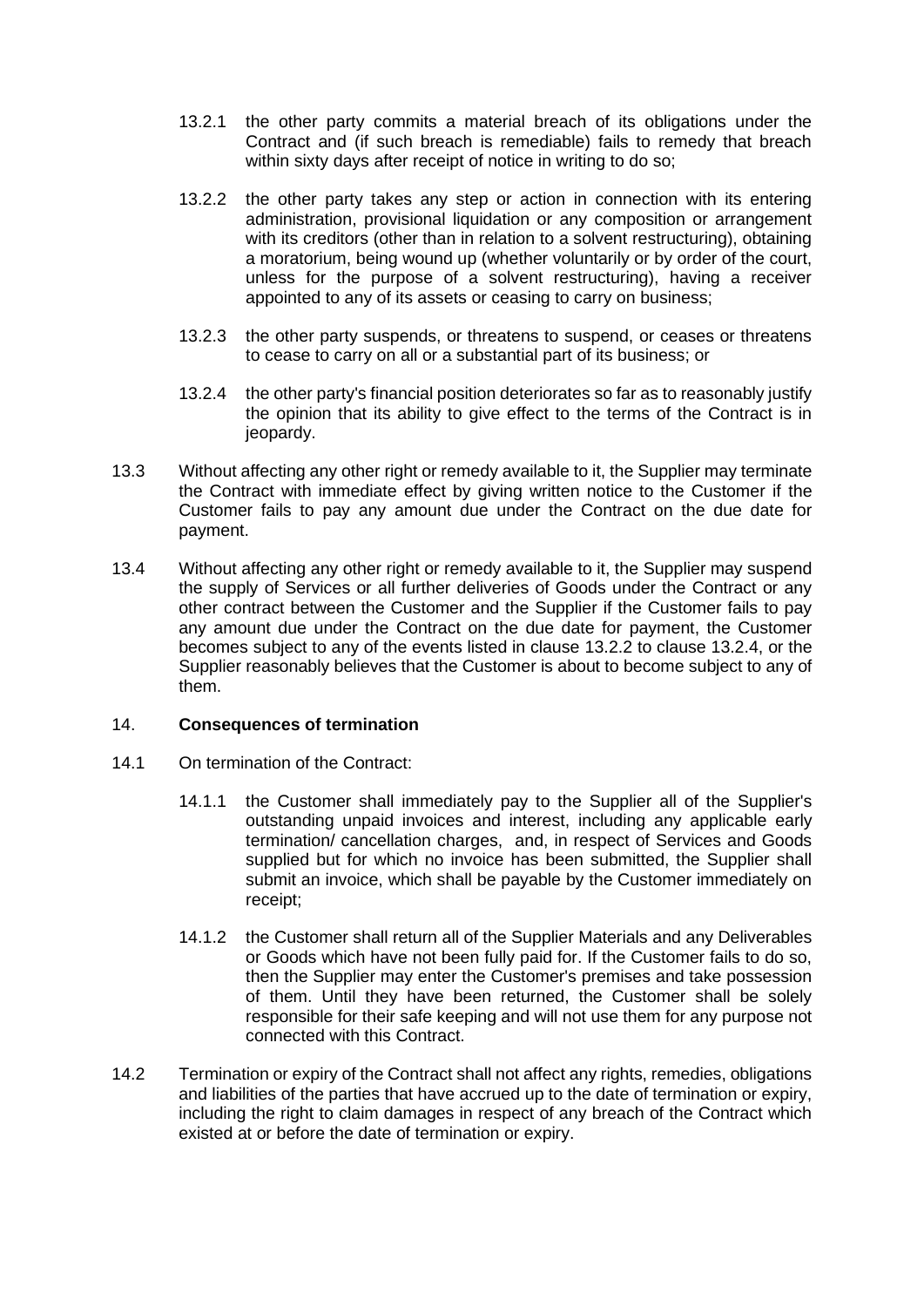14.3 Any provision of the Contract that expressly or by implication is intended to have effect after termination or expiry shall continue in full force and effect.

## <span id="page-13-0"></span>15. **Force majeure**

Except for the obligation to make payment, neither party shall be in breach of the Contract nor liable for delay in performing or failure to perform, any of its obligations under the Contract if such delay or failure result from events, circumstances or causes beyond its reasonable control (a **Force Majeure Event**). In such circumstances the affected party shall be entitled to a reasonable extension of the time for performing such obligations. If the period of delay or non-performance continues for thirty Business Days, the party not affected may terminate the Contract by giving not less than four weeks' written notice to the affected party.

### 16. **General**

### 16.1 **Assignment and other dealings**

- 16.1.1 The Supplier may at any time assign, mortgage, charge, subcontract, delegate, declare a trust over or deal in any other manner with any or all of its rights and obligations under the Contract.
- 16.1.2 The Customer shall not assign, transfer, mortgage, charge, subcontract, delegate, declare a trust over or deal in any other manner with any of its rights and obligations under the Contract without the prior written consent of the Supplier.

### 16.2 **Notices.**

- 16.2.1 Any notice or other communication given to a party under or in connection with the Contract shall be in writing and shall be:
	- (a) delivered by hand or by pre-paid first-class post or other next working day delivery service at its registered office (if a company) or its principal place of business (in any other case); or
	- (b) sent by email to the address: [sales-ops@techary.com.](mailto:sales-ops@techary.com)
- 16.2.2 Any notice or communication shall be deemed to have been received:
	- (a) if delivered by hand, at the time the notice is left at the proper address;
	- (b) if sent by pre-paid first-class post or other next working day delivery service, at 9.00 am on the second Business Day after posting; or
	- (c) if sent by email , at the time of transmission, or, if this time falls outside Business Hours in the place of receipt, when Business Hours resume. In this clause (c), Business Hours means 9.00am to 5.30pm Monday to Friday on a day that is not a public holiday in the place of receipt.
- 16.2.3 Notices by email shall not apply to the service of any proceedings or other documents in any legal action or, where applicable, any arbitration or other method of dispute resolution.
- <span id="page-13-1"></span>16.3 **Severance.** If any provision or part-provision of the Contract is or becomes invalid, illegal or unenforceable, it shall be deemed deleted, but that shall not affect the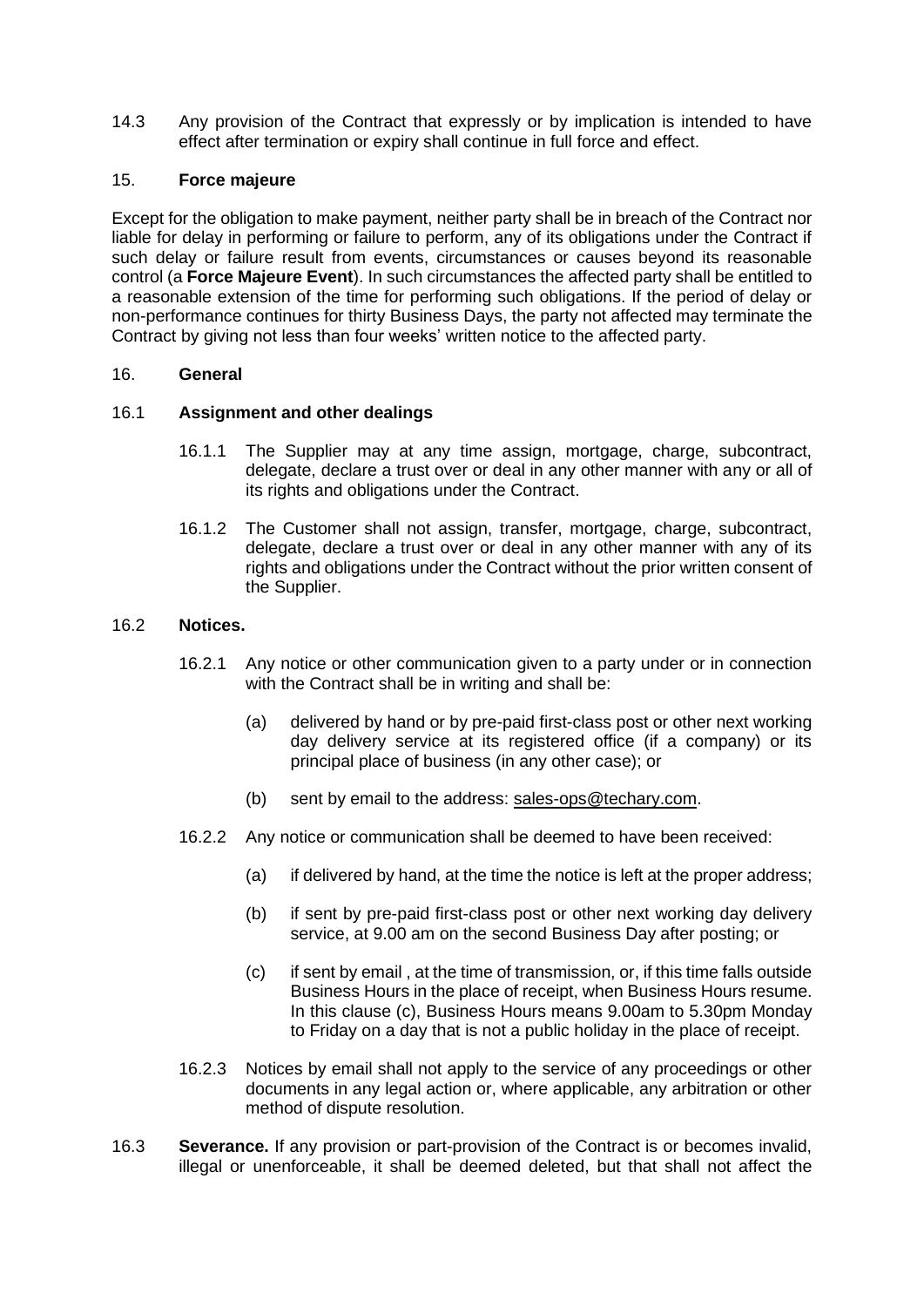validity and enforceability of the rest of the Contract. If any provision or part provision of the Contract is deemed deleted under this clause [16.3](#page-13-1) the parties shall negotiate in good faith to agree a replacement provision that, to the greatest extent possible, achieves the commercial result of the original provision.

- 16.4 **Waiver.** No failure or delay by a party to exercise any right or remedy provided under the Contract or by law shall constitute a waiver of that or any other right or remedy, nor shall it prevent or restrict the further exercise of that or any other right or remedy. No single or partial exercise of such right or remedy shall prevent or restrict the further exercise of that or any other right or remedy.
- 16.5 **No partnership or agency.** Nothing in the Contract is intended to, or shall be deemed to, establish any partnership or joint venture between the parties, constitute either party the agent of the other, or authorise either party to make or enter into any commitments for or on behalf of the other party.

# 16.6 **Entire agreement**.

- 16.6.1 The Contract constitutes the entire agreement between the parties and supersedes and extinguishes all previous agreements, promises, assurances, warranties, representations and understandings between them, whether written or oral, relating to its subject matter.
- 16.6.2 Each party acknowledges that in entering into the Contract it does not rely on, and shall have no remedies in respect of any statement, representation, assurance or warranty (whether made innocently or negligently) that is not set out in the Contract. Each party agrees that it shall have no claim for innocent or negligent misrepresentation or negligent misrepresentation based on any statement in the Contract.
- 16.6.3 Nothing in this clause shall limit or exclude any liability for fraud.

# 16.7 **Third party rights.**

- 16.7.1 Unless it expressly states otherwise, the Contract does not give rise to any rights under the Contracts (Rights of Third Parties) Act 1999 to enforce any term of the Contract.
- 16.7.2 The rights of the parties to rescind or vary the Contract are not subject to the consent of any other person.
- <span id="page-14-0"></span>16.8 **Variation.** Except as set out in these Conditions, no variation of the Contract shall be effective unless it is agreed in writing and signed by the parties (or their authorised representatives).
- 16.9 **Governing law.** The Contract and any dispute or claim (including non-contractual disputes or claims) arising out of or in connection with it or its subject matter or formation shall be governed by and construed in accordance with the law of England and Wales.
- 16.10 **Jurisdiction.** Each party irrevocably agrees that the courts of England and Wales shall have exclusive jurisdiction to settle any dispute or claim (including noncontractual disputes or claims) arising out of or in connection with the Contract or its subject matter or formation.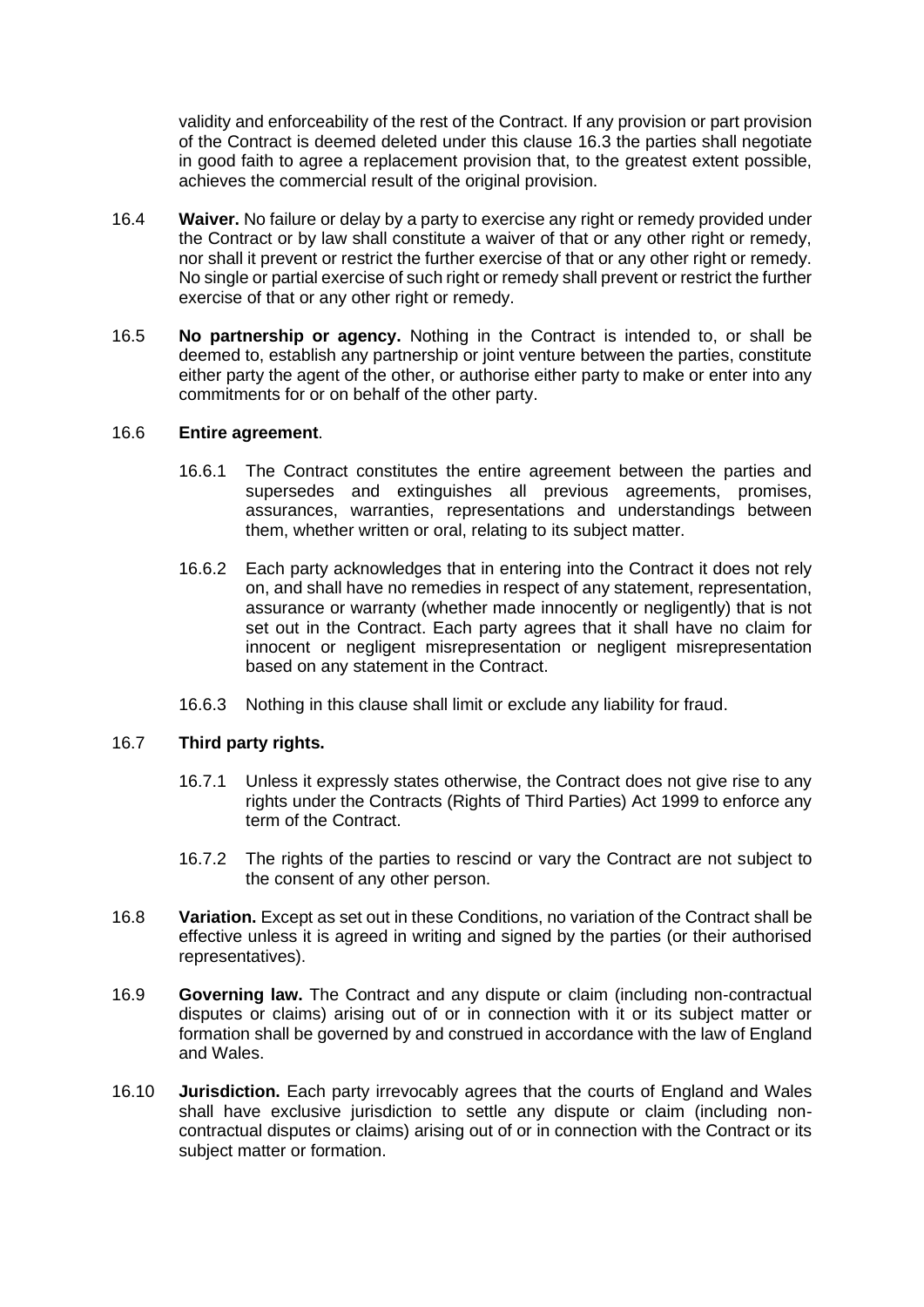**SIGNED** by <br>
For and on behalf of **TECHARY LIMITED**  $\qquad$  )

For and on behalf of **TECHARY LIMITED** ) ………………………………………………. Director

**SIGNED** by **NAME OF DIRECTOR** (b)<br>For and on behalf of **COMPANY NAME** (b)

For and on behalf of **COMPANY NAME** ) ………………………………………………. Director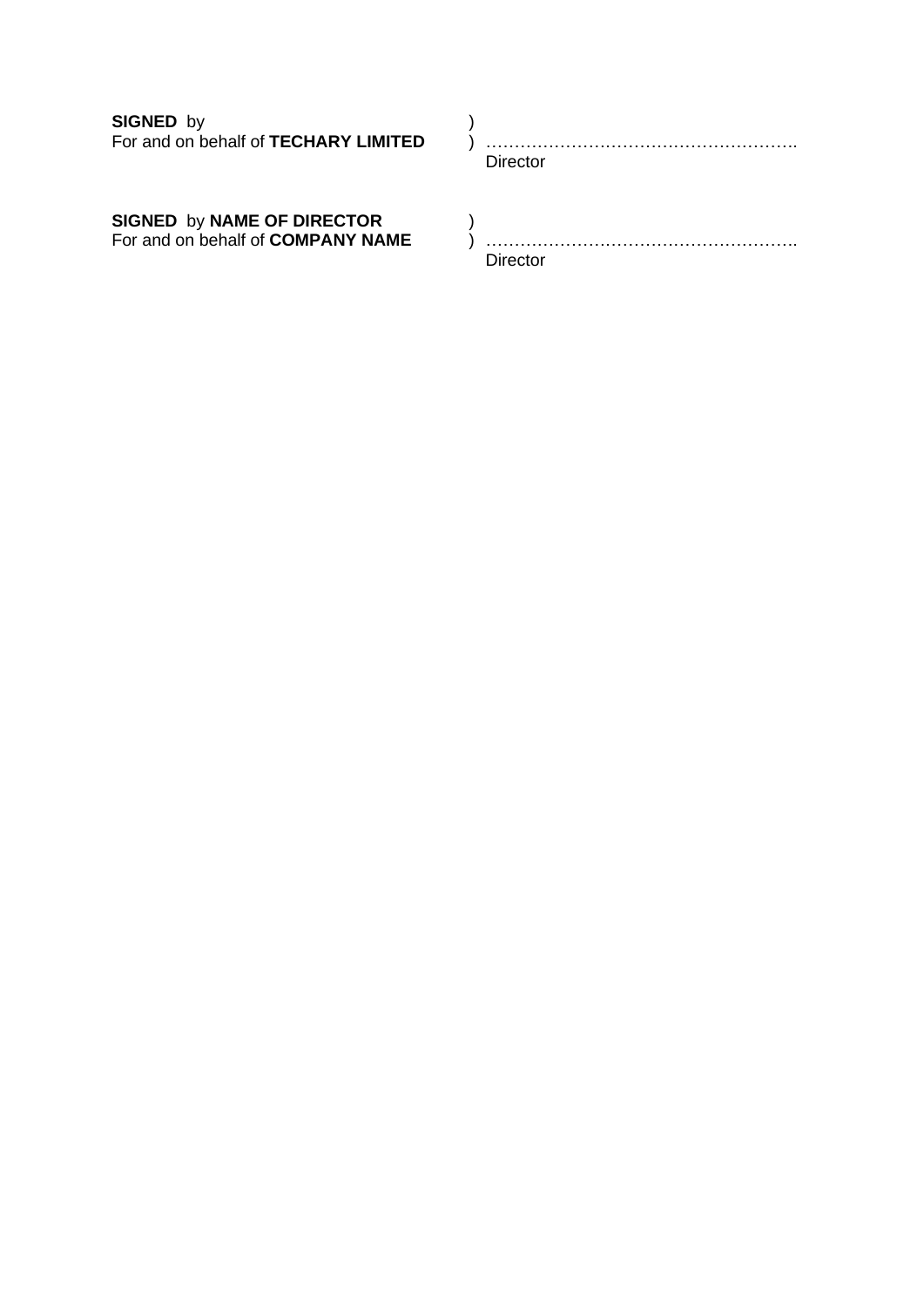# **SCHEDULE 1 ORDER AND SPECIFICATION FORM**

(attached)